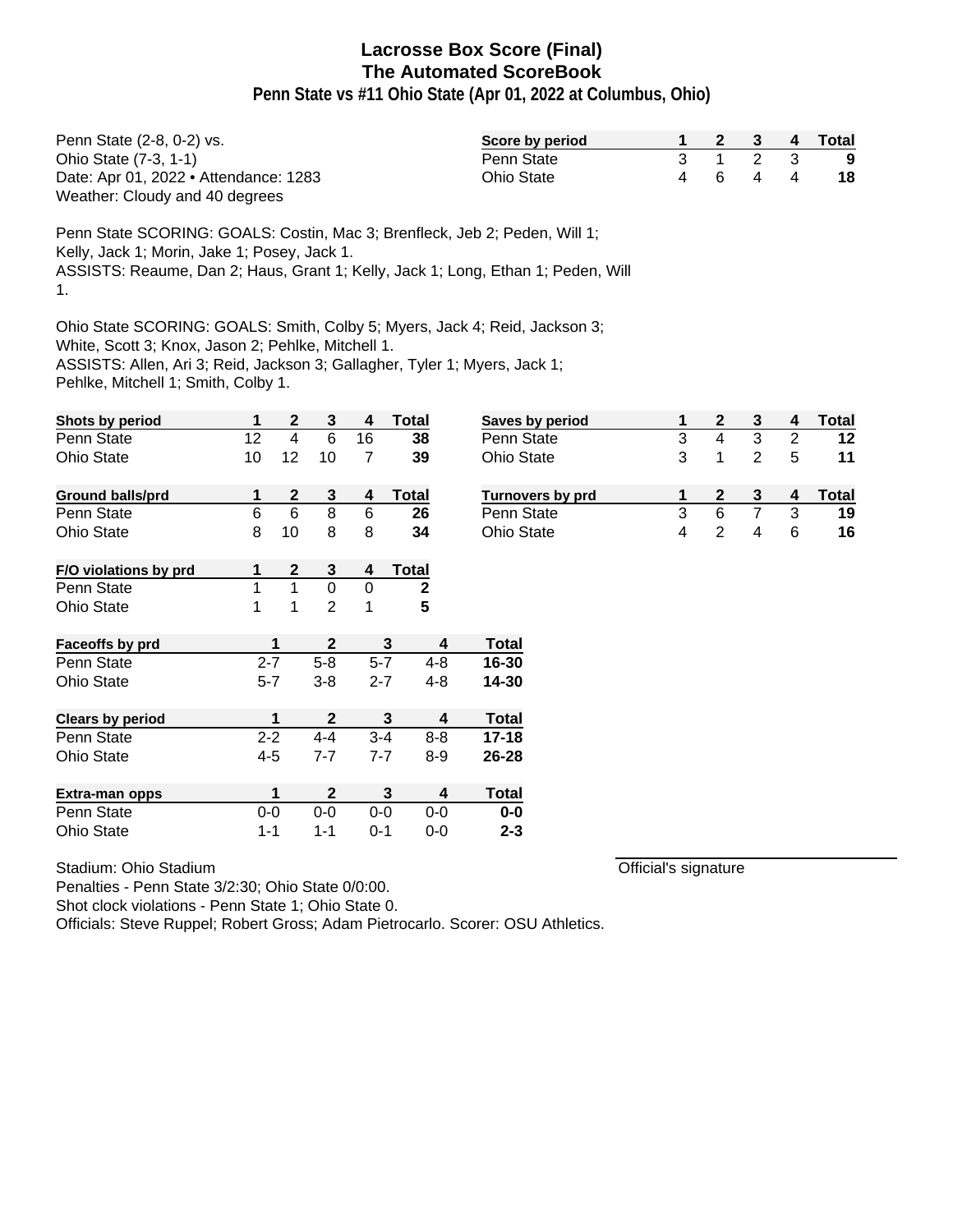**Penn State vs #11 Ohio State (Apr 01, 2022 at Columbus, Ohio)**

### **Ohio State**

| Pos          | ##                      | <b>Player</b>      | G              | A              | <b>Pts</b>     |                |                          | Sh SOG GB<br>Face |                | TO                       | <b>CT</b>                    | Pens |
|--------------|-------------------------|--------------------|----------------|----------------|----------------|----------------|--------------------------|-------------------|----------------|--------------------------|------------------------------|------|
| g            | 1                       | Wahlund, Skylar    |                |                |                |                |                          | 3                 |                |                          |                              |      |
| a            | $\overline{2}$          | Myers, Jack        | 4              | $\mathbf{1}$   | 5              | 9              | 8                        | $\overline{4}$    |                | 3                        | $\qquad \qquad \blacksquare$ |      |
| m            | 3                       | Allen, Ari         | $\blacksquare$ | 3              | 3              | $\overline{a}$ | $\overline{\phantom{a}}$ | $\overline{a}$    |                | 1                        | $\overline{\phantom{a}}$     |      |
| a            | $\overline{\mathbf{4}}$ | Smith, Colby       | 5              | 1              | 6              | 11             | 8                        | 1                 |                | $\overline{2}$           | $\overline{a}$               |      |
| m            | 6                       | White, Scott       | 3              | $\overline{a}$ | 3              | 6              | 5                        | 1                 |                | ÷,                       | ÷,                           |      |
| a            | 16                      | Knox, Jason        | $\overline{2}$ | $\overline{a}$ | $\overline{2}$ | $\overline{4}$ | 3                        | $\overline{2}$    |                | 1                        |                              |      |
| m            | 29                      | Reid, Jackson      | 3              | 3              | 6              | 6              | 4                        | $\overline{a}$    |                | $\overline{2}$           | 1                            |      |
| d            | 42                      | Gallagher, Tyler   | L.             | 1              | 1              | $\overline{a}$ | $\overline{a}$           | 5                 |                | $\overline{2}$           | 1                            |      |
| d            | 44                      | Van Buren, Bobby   | -              |                |                |                |                          | 3                 |                | ä,                       | 1                            |      |
| $\mathsf{d}$ | 52                      | Snyder, Jacob      |                |                |                |                |                          |                   |                |                          | 1                            |      |
|              |                         | -- Substitutes --  |                |                |                |                |                          |                   |                |                          |                              |      |
|              | 5                       | Sandburg, Mitchell |                |                |                |                |                          |                   |                |                          |                              |      |
|              | 10                      | Shean, Ed          |                |                |                |                | $\blacksquare$           | 1                 |                | ۳                        | ä,                           |      |
|              | 11                      | Zupicich, Stephen  |                |                |                | 1              | 1                        | 3                 |                | 1                        | 3                            |      |
|              | 15                      | Raney, Carson      |                |                |                |                |                          |                   |                |                          |                              |      |
|              | 17                      | Ludd, Zach         |                |                |                |                | $\overline{\phantom{0}}$ | $\overline{a}$    |                |                          |                              |      |
|              | 18                      | DiCicco, Trent     | L              |                |                |                | ä,                       | 3                 |                |                          |                              |      |
|              | 20                      | Blanchard, Drew    |                |                |                |                |                          | 1                 | $1 - 6$        |                          |                              |      |
|              | 23                      | Bowen, Dante       |                |                |                |                |                          |                   |                |                          |                              |      |
|              | 25                      | Pehlke, Mitchell   | 1              | 1              | $\overline{2}$ | 1              | 1                        |                   |                | 1                        |                              |      |
|              | 30                      | Inacio, Justin     | L              | ÷              | ä,             |                | ÷,                       | 4                 | 13-24          | 1                        | $\overline{a}$               |      |
|              | 32                      | DeSantis, Jack     |                |                |                |                |                          |                   |                | $\overline{\phantom{0}}$ |                              |      |
|              | 33                      | Hendricks, TJ      |                |                |                |                |                          |                   |                | 1                        | $\overline{a}$               |      |
|              | 35                      | Cipolla, James     |                |                |                |                |                          |                   |                |                          |                              |      |
|              | 36                      | Mercer, Matt       |                |                |                |                |                          |                   |                | ۰                        |                              |      |
|              | 38                      | Langermeier, Greg  |                |                |                |                |                          | 1                 |                | 1                        | 1                            |      |
|              | 40                      | Hilleary, Carter   |                |                |                |                |                          |                   |                | ÷                        |                              |      |
|              | 43                      | Walsh, George      |                |                |                | 1              |                          |                   |                |                          |                              |      |
|              | 45                      | Marinier, Alex     | L              |                |                | $\overline{a}$ | $\blacksquare$           | $\overline{2}$    | $\overline{a}$ | ۳                        |                              |      |
|              | 46                      | Mendoza, Noah      |                |                |                |                |                          |                   |                |                          |                              |      |
|              | 50                      | Riss, Evan         |                |                |                | -              |                          |                   |                | ٠                        | $\qquad \qquad \blacksquare$ |      |
|              |                         | <b>Totals</b>      | 18             | 10             | 28             | 39             | 16<br>30<br>34<br>14-30  |                   | 8              | $0 - 0:00$               |                              |      |
| ##           |                         | <b>Goalkeepers</b> | <b>Minutes</b> | GA             |                | W/L            |                          | <b>Saves</b>      |                |                          |                              |      |
| 1            | Wahlund, Skylar         |                    | 60:00          |                | 9              | W              |                          |                   | 11             |                          |                              |      |

Win-Wahlund, Skylar (4-1).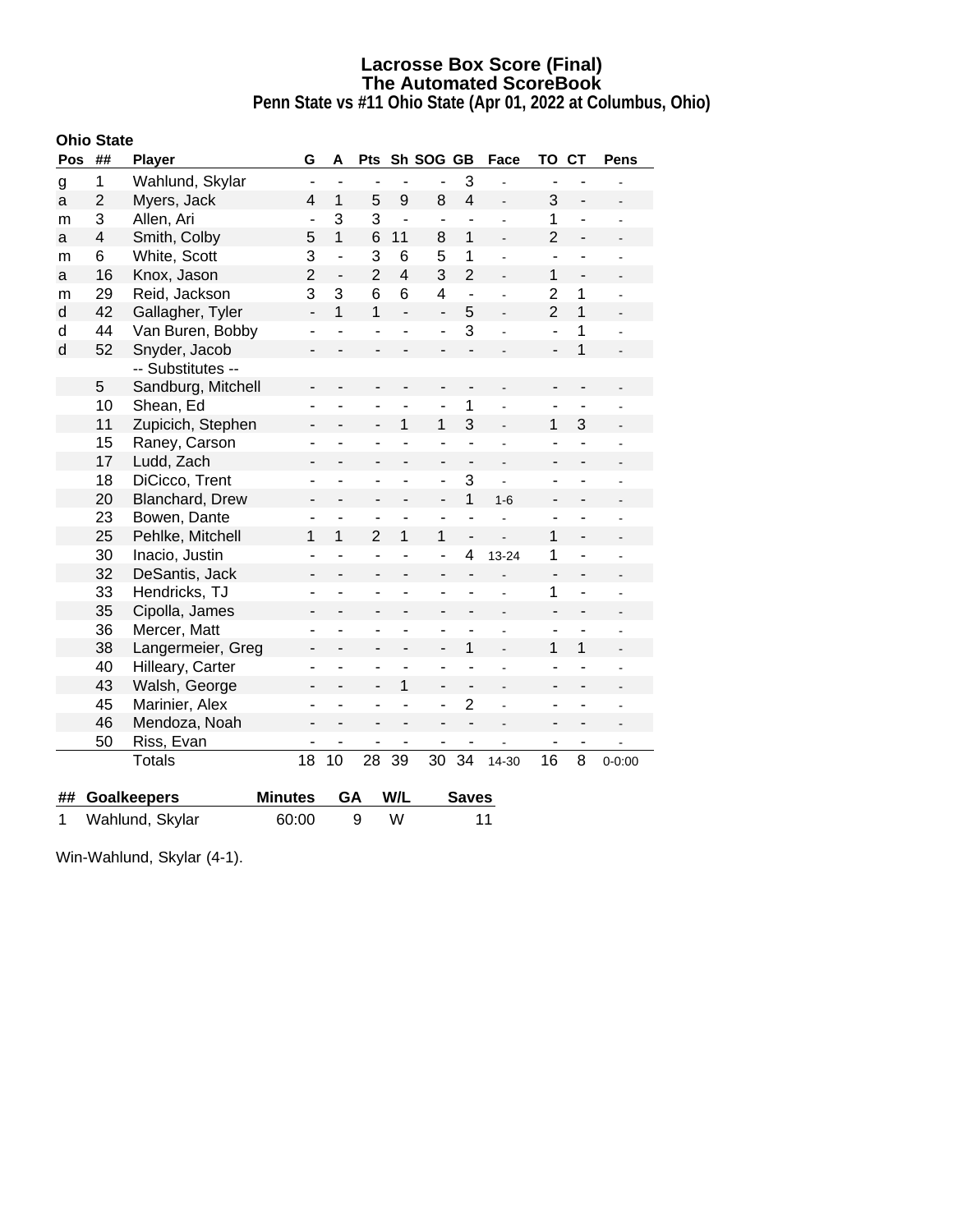**Penn State vs #11 Ohio State (Apr 01, 2022 at Columbus, Ohio)**

|            | <b>Penn State</b> |                     |                          |                              |                          |                          |                              |                          |                          |                              |                          |                |
|------------|-------------------|---------------------|--------------------------|------------------------------|--------------------------|--------------------------|------------------------------|--------------------------|--------------------------|------------------------------|--------------------------|----------------|
| <b>Pos</b> | ##                | <b>Player</b>       | G                        | A                            | <b>Pts</b>               |                          | Sh SOG GB                    |                          | Face                     | TO                           | <b>CT</b>                | <b>Pens</b>    |
| a          | 8                 | Brenfleck, Jeb      | $\overline{2}$           | $\blacksquare$               | $\overline{2}$           | $\overline{2}$           | $\overline{2}$               | 3                        |                          | 1                            |                          | $1 - 1:00$     |
| g          | 18                | Fyock, Aleric       | $\overline{\phantom{a}}$ | $\qquad \qquad \blacksquare$ |                          |                          | $\qquad \qquad \blacksquare$ |                          |                          |                              |                          |                |
| m          | 23                | Costin, Mac         | 3                        | $\overline{\phantom{m}}$     | 3                        | 9                        | 4                            | 1                        |                          | $\overline{2}$               | 1                        |                |
| m          | 25                | Kelly, Jack         | 1                        | $\mathbf{1}$                 | $\overline{2}$           | $\mathbf{1}$             | 1                            | $\overline{a}$           | $\overline{a}$           | $\mathbf{1}$                 | $\overline{\phantom{a}}$ |                |
| m          | 26                | Reaume, Dan         | ÷,                       | $\overline{2}$               | $\overline{2}$           | $\overline{7}$           | 3                            |                          |                          | ÷                            |                          |                |
| a          | 29                | Peden, Will         | 1                        | 1                            | $\overline{2}$           | $\overline{4}$           | 3                            | $\overline{a}$           |                          | $\overline{2}$               | $\mathbf{1}$             | $\overline{a}$ |
| m          | 32                | Sickler, Mark       | ۰                        |                              | L,                       | 5                        | 1                            |                          |                          | $\overline{2}$               |                          |                |
| d          | 34                | Faraone, Michael    | Ĭ.                       |                              | ÷,                       |                          | $\blacksquare$               | $\overline{\phantom{a}}$ |                          | $\overline{\phantom{a}}$     |                          |                |
| d          | 44                | Peck, Brayden       | -                        |                              | ٠                        |                          | $\overline{\phantom{a}}$     | $\overline{2}$           |                          | ٠                            |                          |                |
| d          | 55                | Parnham, Kevin      | -                        |                              |                          |                          | $\overline{a}$               | 3                        |                          |                              |                          |                |
|            |                   | -- Substitutes --   |                          |                              |                          |                          |                              |                          |                          |                              |                          |                |
|            | 2                 | Haus, Grant         | $\overline{\phantom{0}}$ | 1                            | 1                        |                          |                              | 1                        |                          | 2                            |                          |                |
|            | 3                 | Sweeney, Sam        |                          |                              |                          |                          |                              |                          |                          | 1                            |                          |                |
|            | 4                 | McGee, Robert       | -                        |                              | $\frac{1}{2}$            | 1                        | 1                            | $\overline{\phantom{0}}$ |                          | $\overline{\phantom{a}}$     |                          |                |
|            | 10                | Glatz, Garrett      |                          |                              | ۰                        |                          |                              |                          |                          | 1                            |                          |                |
|            | 16                | Townsend, Brian     | -                        | $\overline{\phantom{a}}$     | $\overline{\phantom{0}}$ | $\overline{\phantom{0}}$ | $\qquad \qquad \blacksquare$ | ٠                        | $\overline{\phantom{0}}$ | $\qquad \qquad \blacksquare$ | 1                        |                |
|            | 20                | Long, Ethan         | -                        | 1                            | 1                        | $\overline{2}$           | 1                            |                          |                          | 1                            |                          |                |
|            | 24                | Aldridge, Kyle      | -                        |                              | $\overline{\phantom{0}}$ | $\overline{2}$           | 1                            | 1                        |                          | $\overline{\phantom{a}}$     | $\overline{\phantom{a}}$ |                |
|            | 31                | Bohn, Hudson        |                          |                              | ÷,                       | 1                        | $\blacksquare$               | 9                        | 16-30                    | 1                            |                          | $1 - 0:30$     |
|            | 35                | Morin, Jake         | 1                        | $\overline{\phantom{0}}$     | 1                        | $\overline{2}$           | $\overline{2}$               | 1                        | $\overline{a}$           | $\overline{2}$               | $\overline{\phantom{a}}$ |                |
|            | 36                | Boland, Sutton      |                          |                              | ۰                        |                          | $\overline{\phantom{a}}$     |                          |                          | ÷                            | 1                        | ÷              |
|            | 40                | Buono, Pup          |                          |                              | $\overline{a}$           | 1                        | $\overline{a}$               | 3                        |                          | 1                            | 1                        |                |
|            | 41                | Filardi JR., Gerald | ٠                        |                              | ÷,                       | ÷,                       | $\overline{\phantom{a}}$     |                          |                          | ÷                            |                          |                |
|            | 43                | Posey, Jack         | 1                        |                              | 1                        | 1                        | 1                            | $\overline{2}$           |                          |                              |                          | $1 - 1:00$     |
|            | 50                | Fracyon, Jack       | ٠                        |                              | ۰                        |                          | ۰                            |                          |                          | ٠                            |                          |                |
|            |                   | Totals              | 9                        | 6                            | 15                       | 38                       | 20                           | 26                       | 16-30                    | 19                           | 5                        | $3 - 2:30$     |
|            |                   |                     |                          |                              |                          |                          |                              |                          |                          |                              |                          |                |

| ## Goalkeepers   | Minutes GA W/L |      | <b>Saves</b> |
|------------------|----------------|------|--------------|
| 18 Fyock, Aleric | 51:54          | - 16 | 11           |
| 50 Fracyon, Jack | 8:06           |      |              |

Loss-Fyock, Aleric (1-8).